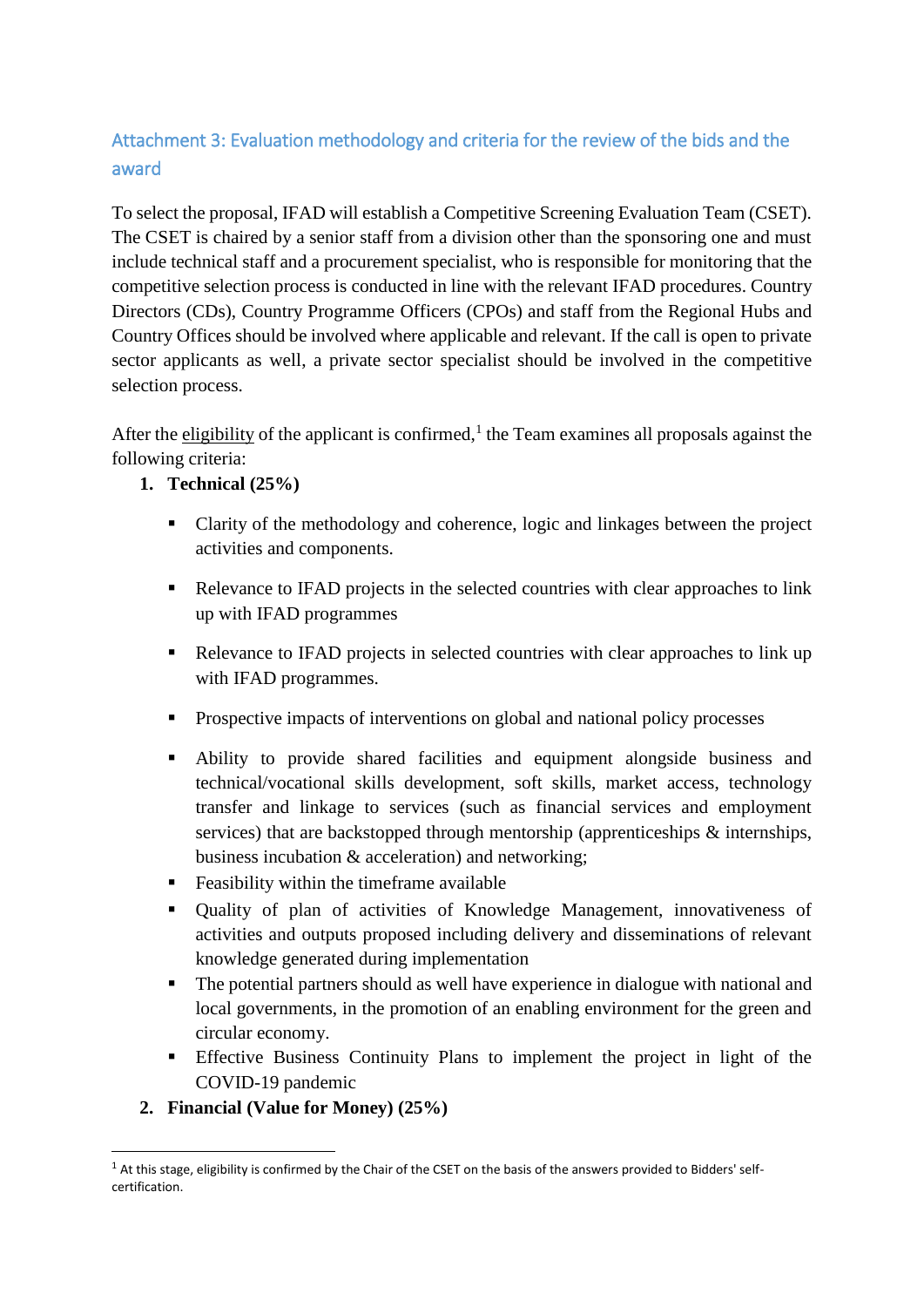- Level of own financing and co-financing (A co-financing of a mandatory 8% in cash contribution of the total proposal cost and in kind contribution).
- Financial management of the grant, including the capacity to receive, record, monitor and report on multiple sources of grant funding in line with IFAD requirements.
- Clear budget tables with narrative explaining use of funds, and should include;
	- o Consistency with the proposed activities, outputs and outcomes; adequate balance among components; overheads within the limits set by FMD;
	- o Budget preparation in line with IFAD format requirements, refer IFAD Grant Forms [https://www.ifad.org/en/document-detail/asset/40188557 -](https://www.ifad.org/en/document-detail/asset/40188557%20-%20A.1) A.1

## **3. Implementation capacity (25%)**

- Experience and technical capacity in working on rural youth employment in the regions/countries where the grant would be implemented.
- In-country Partnerships: Based on your proposal, please provide us a detailed understanding of the in-country partners and actors that will contribute into the project? Outline their specific role and function, available physical, human/financial resources in contributing towards the project and any supporting documentation that demonstrates any previous collaboration.
- Capacity building facilities: For your proposal, please provide us with a detailed profile of the principal agribusiness hub and related satellite hubs (if any)? In particular, outline in detail the following: where the hub is located, who is the entity that is managing the hub, what activities are currently ongoing in the hub, an assessment of the current physical infrastructure for the facilities (include pictures and photos), the current capacity of trainers/mentors, current training/mentorship modules being conducted, Hub carrying capacity for trainees to be hosted, financial stability etc.
- Pragmatic and strategic selection of target countries and presence or working experience in the targeted countries by grant recipient or partners within a consortium or identified national partners and involving multiple stakeholders
- Experience in brokering knowledge across several geographical contexts and foster south-south capacity building
- **Track record in financial management of grant resources and timely reporting on** past project progresses and results
- Capacity of in-house staff and adequacy of the team proposed (based on CVs of team members and staff proposed)
- **4. Scaling up/sustainability (25%)**